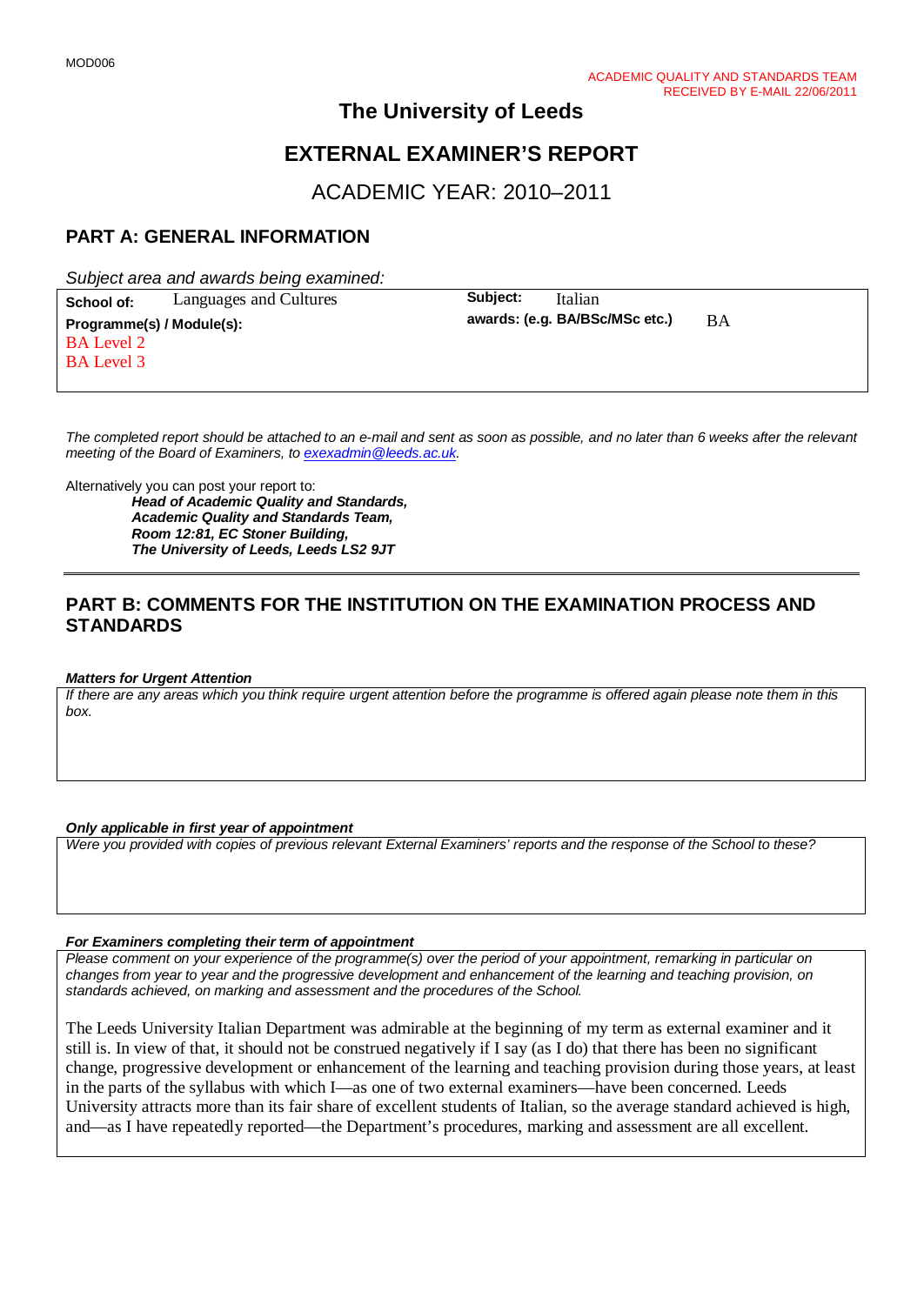# **Standards**

- 1. **Please indicate the extent to which the programme aims and intended learning outcomes (ILOs) were commensurate with the level of the award?**
	- *The appropriateness of the intended learning outcomes for the programme(s)/modules and of the structure and content of the programme(s);*
	- *The extent to which standards are appropriate for the award or award element under consideration.*

The intended learning outcomes for the programme are in my view highly appropriate, as are the programme's structure and content. The standards seem to me to be wholly appropriate for a BA programme.

### 2. **Did the aims and ILOs meet the expectations of the national subject benchmark (where relevant)?**

• *The comparability of the programme(s) with similar programme(s) at other institutions and against national benchmarks and the Framework for Higher Education Qualifications.*

The programme compares very favourably with similar ones in other institutions.

- 3. **Please comment on the assessment methods and the appropriateness of these to the ILOs?**
	- *The design and structure of the assessment methods, and the arrangements for the marking of modules and the classification of awards;*
	- *The quality of teaching, learning and assessment methods that may be indicated by student performance.*

Assessment consists of a balance (and I think a well-judged balance) between course work and written and oral examinations. The arrangements for the assessment of modules and the classification of awards were excellent. The candidates' performance indicated a very high quality of teaching (though some staff give more emphasis than others to the detail of how written work should be presented).

### 4. **Were students given adequate opportunity to demonstrate their achievement of the aims and ILOs?**

- *The academic standards demonstrated by the students and, where possible, their performance in relation to students on comparable courses;*
- *The strengths and weaknesses of the students as a cohort.*

I was most impressed by the academic standards demonstrated by the candidates; as a cohort they did not display any noteworthy weaknesses, while attention to detail (clearly a result of outstanding tuition) could be cited as a notable strength. I think the candidates were given ample opportunity to demonstrate their achievements.

- 5**. For Examiners responsible for programmes that include clinical practice components, please comment on the learning and assessment of practice components of the curriculum**
- 6*.* **The nature and effectiveness of enhancements to the programme(s) and modules since the previous year**

 *It would be particularly helpful if you could also identify areas of good practice which are worthy of wider dissemination.* 

I noted no improvement; but then, none was called for.

### 7.**The influence of research on the curriculum and learning and teaching**

 *This may include examples of curriculum design informed by current research in the subject; practice informed by research; students undertaking research.* 

It is clear that many of the modules are very directly (if partly) shaped by recent and current research by the scholars who deliver them.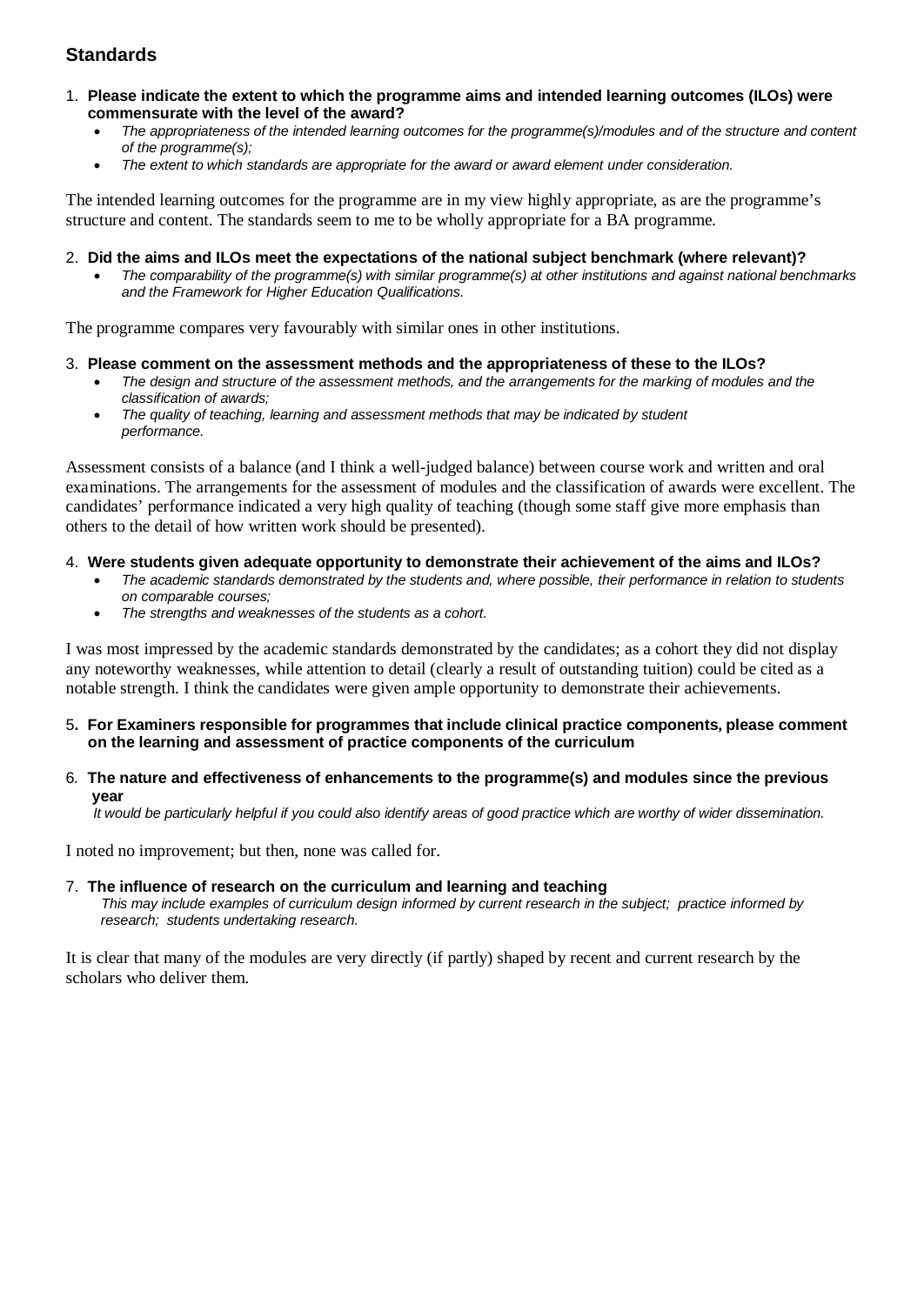## *The Examination Process*

- 8. **The University and its Schools provide guidance for External Examiners as to their roles, powers and responsibilities. Please indicate whether this material was sufficient for you to act effectively as an External Examiner**?
	- *Whether external examiners have sufficient access to the material needed to make the required judgements and whether they are encouraged to request additional information.*

I had ample access to assessment materials and was encouraged to request additional information.

- 9. **Did you receive appropriate documentation relating to the programmes and/or parts of programmes for which you have responsibility, e.g. programme specifications or module handbooks?**
	- *The coherence of the policies and procedures relating to external examiners and whether they match the explicit roles they are asked to perform.*

I received all the documentation I could wish for. I do not perceive any incoherence in the policies or procedures relating to external examiners, which do appear to match the explicit roles they are asked to perform.

10. **Was sufficient assessed/examination work made available to enable you to have confidence in your evaluation of the standard of student work?**

Yes.

11. **Were the administrative arrangements satisfactory for the whole process, including the operation of the Board of Examiners?**

Yes, exemplary.

12. **Were appropriate procedures in place to give due consideration to mitigating circumstances and medical evidence?**

Yes.

### *For Examiners involved in Mentoring Arrangements*

*If you have acted as a mentor to a new external examiner or have received mentor support please comment here on the arrangements.*

### *Other Comments*

*Please use this box if you wish to make any further comments not covered elsewhere on the form.*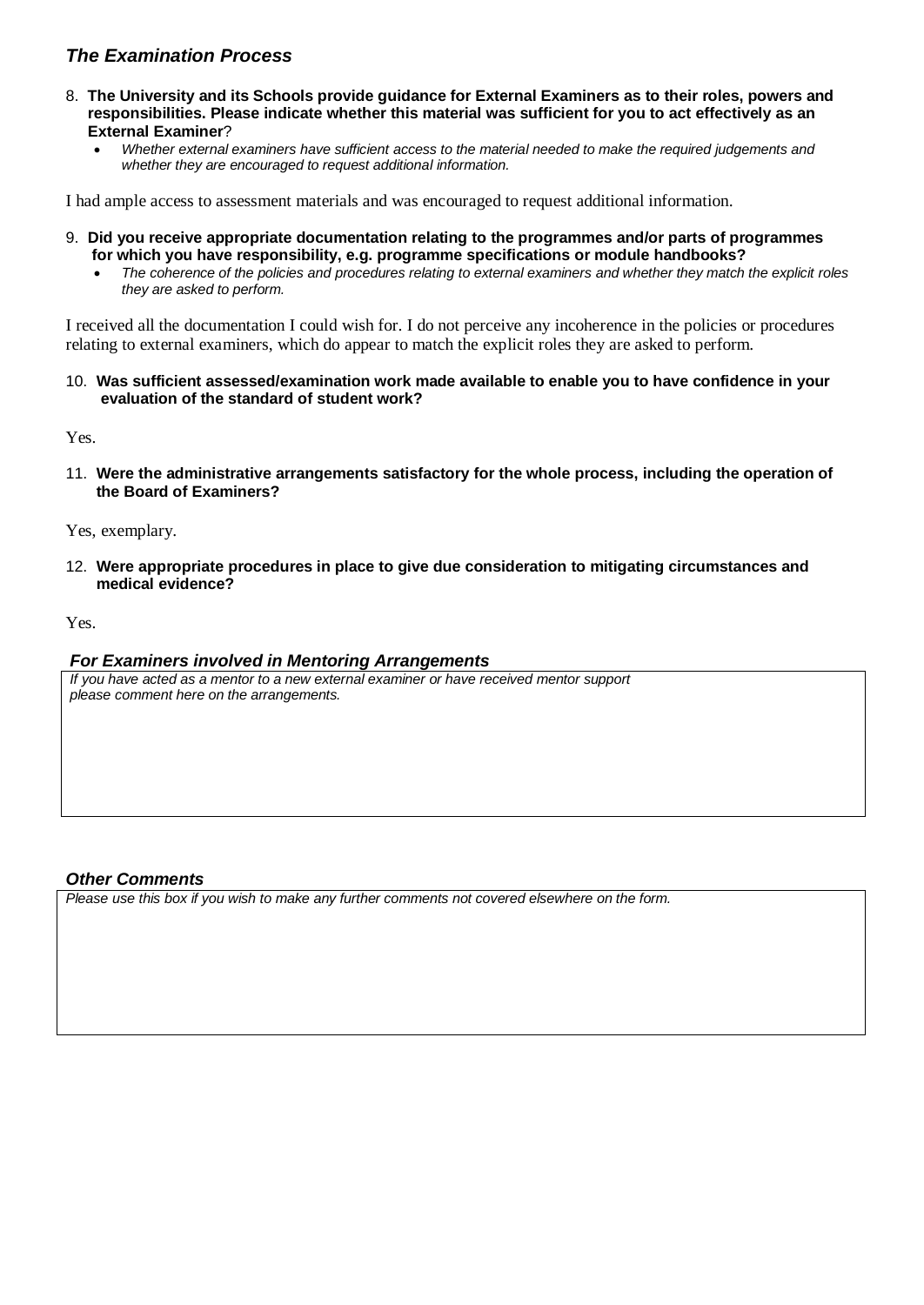

I'm writing to thank you very warmly on behalf of my colleagues and myself for your external examiner's report for 2010-11. What you have to say about the continuing high standards of our learning and teaching provision and about the high level of student achievement is very encouraging. As for enhancement in the future, you might like to know that we are embarking on a thorough overhaul of our language syllabus at all levels.

Thank you, too, for all your help over the last four years. You have worked very hard and promptly to support our procedures and we have appreciated that greatly. We have really valued all your advice and of course we have enjoyed having you with us in Leeds.

With best wishes for the summer

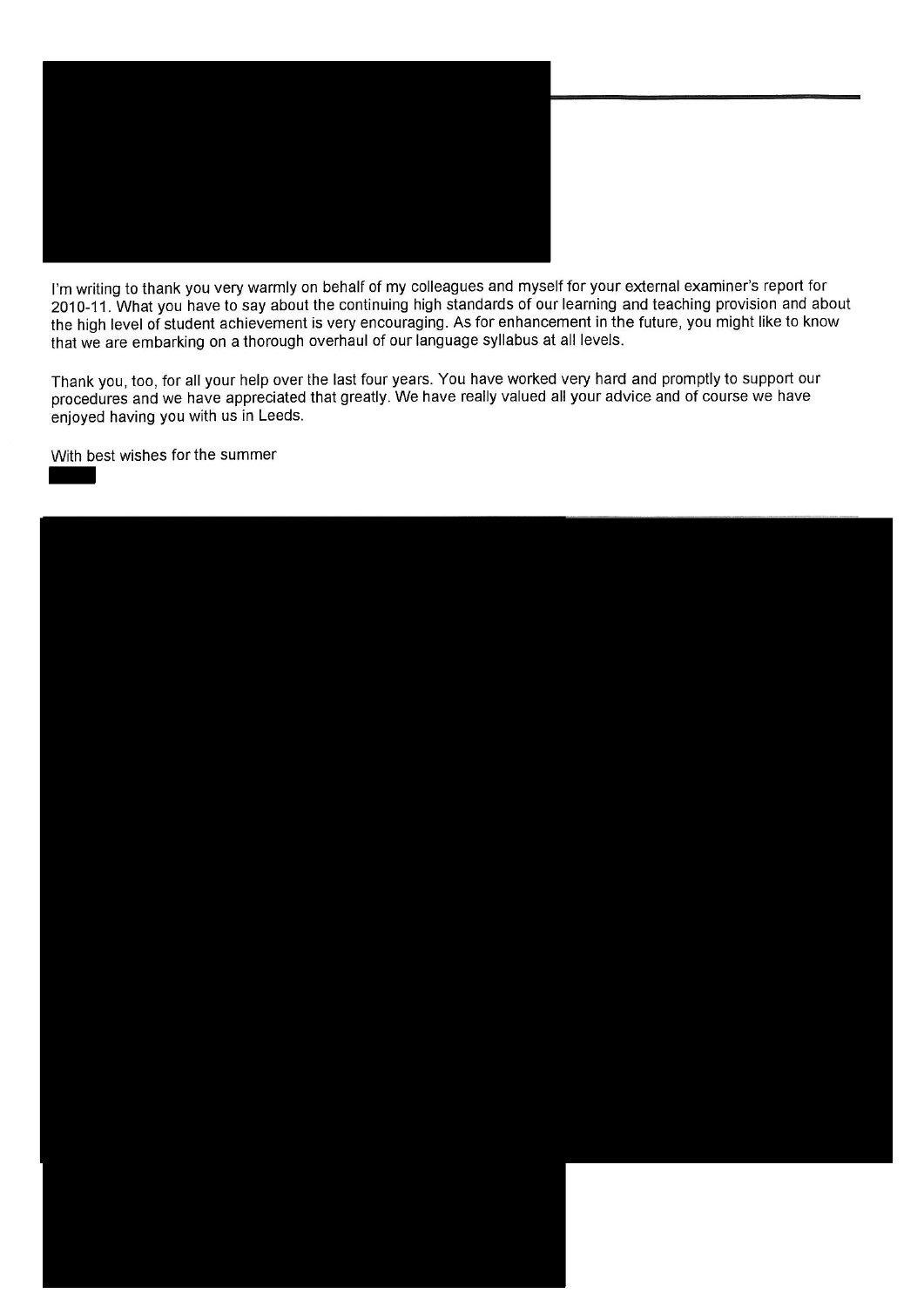# **The University of Leeds**

# **EXTERNAL EXAMINER'S REPORT**

ACADEMIC YEAR: 2010– 2011

# **PART A: GENERAL INFORMATION**

*Subject area and awards being examined:*

**School of: Modern Languages and Cultures Subject(s): Italian Programme(s) / Module(s): All BA programmes including Italian**

**awards: (e.g. BA/BSc/MSc etc.)** BA

*The completed report should be attached to an e-mail and sent as soon as possible, and no later than 6 weeks after the relevant meeting of the Board of Examiners, to [exexadmin@leeds.ac.uk.](mailto:exexadmin@leeds.ac.uk)*

Alternatively you can post your report to:

*Head of Academic Quality and Standards, Academic Quality and Standards Team, Room 12:81, EC Stoner Building, The University of Leeds, Leeds LS2 9JT*

### **PART B: COMMENTS FOR THE INSTITUTION ON THE EXAMINATION PROCESS AND STANDARDS**

#### *Matters for Urgent Attention*

*If there are any areas which you think require urgent attention before the programme is offered again please note them in this box.*

N/A

#### *Only applicable in first year of appointment*

*Were you provided with copies of previous relevant External Examiners' reports and the response of the School to these?* 

N/A

#### *For Examiners completing their term of appointment*

*Please comment on your experience of the programme(s) over the period of your appointment, remarking in particular on changes from year to year and the progressive development and enhancement of the learning and teaching provision, on standards achieved, on marking and assessment and the procedures of the School.* 

The standard of learning and teaching provision throughout my four-year tenure has been consistently high. The programme is innovative and research-led, providing an appropriate level of challenge for the best students and evidence of good support for less strong performers. The standards achieved by students compare well with those attained on comparable programmes at other institutions, with the top end of the range being consistent with the very best standards demonstrated nationally. Development and enhancement of the learning and teaching provision has been most evident in the culture units, where students have benefited greatly from the very close relationship between teaching provision and individual staff research interests, as they have developed over the four years.

Assessment tasks have been well designed and the marking consistently scrupulous and fair. Evidence of discussion and negotiation between first and second markers was more directly available in the earlier part of my tenure as external, and it was very helpful to have that evidence to hand in adjudicating between examiners as well as in making an independent assessment of the standard achieved. I therefore encourage the department to again provide full evidence of negotiation between first and second markers and to ensure all agreed marks are noted on the exam or essay scripts as well as on mark sheets.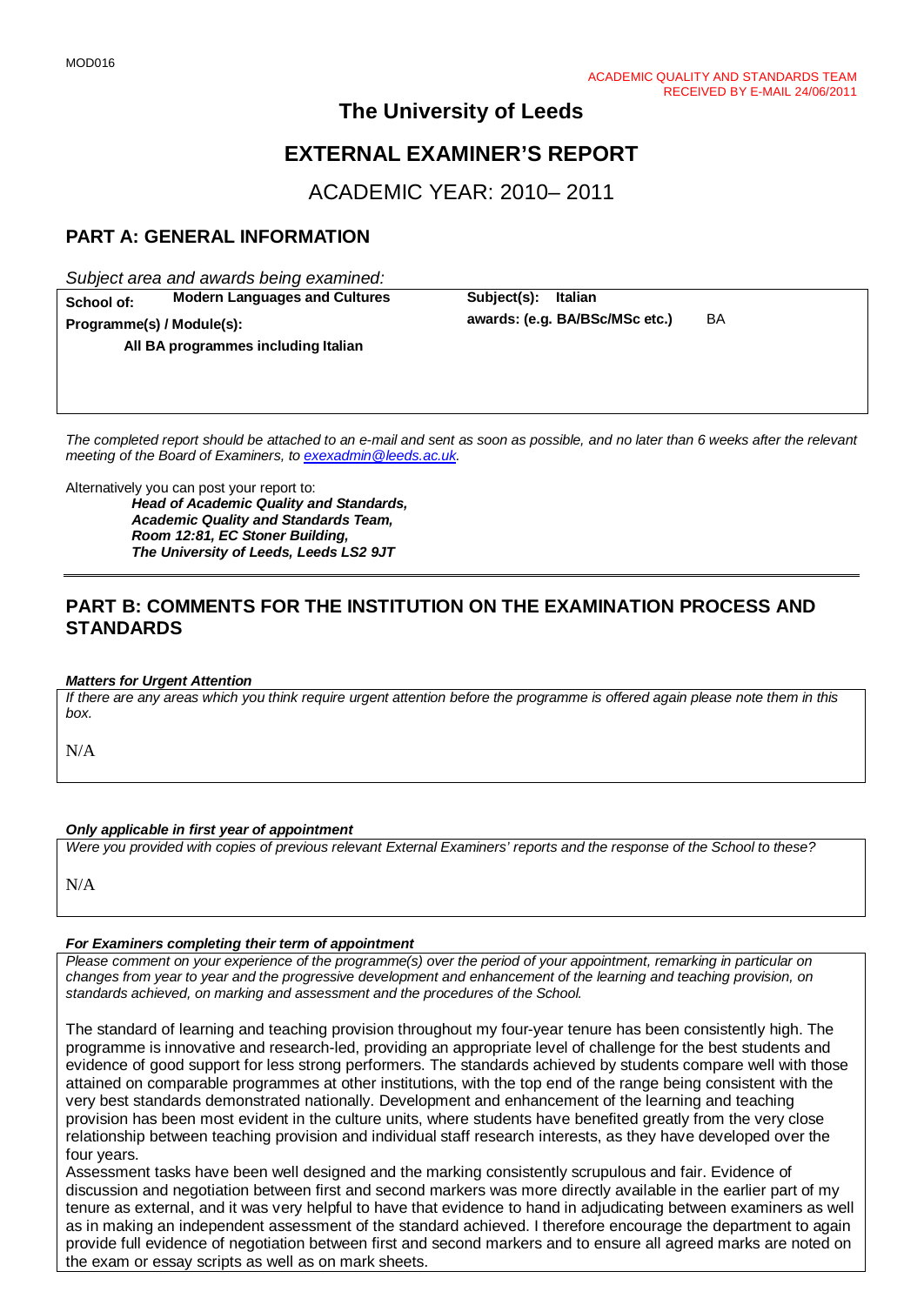This issue aside, the standard of work attained by students and the quality of the feedback provided by staff indicate that the BA programme in Italian is in excellent health, its standards of teaching provision and student care are exemplary and its student achievements are of the highest quality.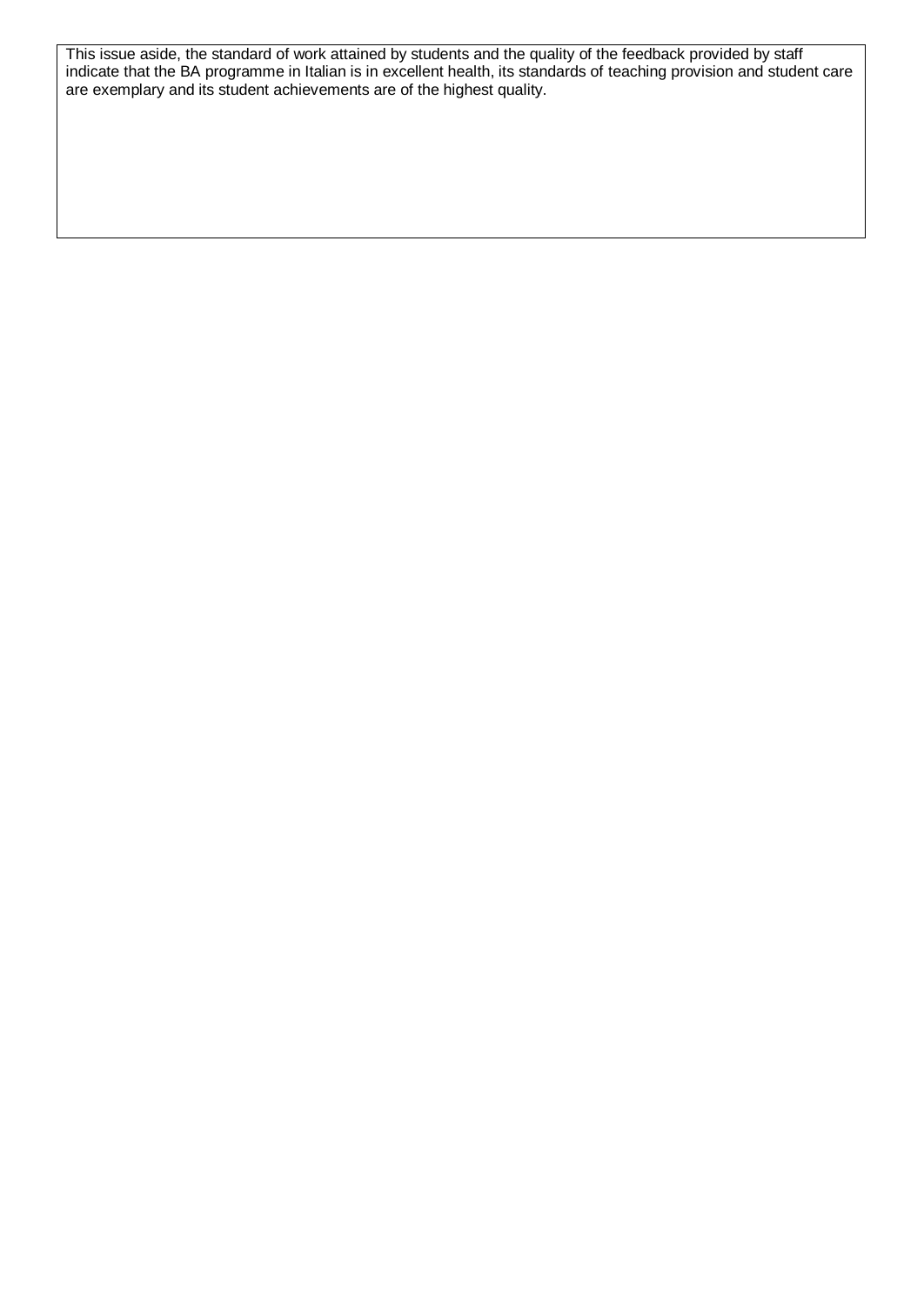# **Standards**

- 1. **Please indicate the extent to which the programme aims and intended learning outcomes (ILOs) were commensurate with the level of the award?**
	- *The appropriateness of the intended learning outcomes for the programme(s)/modules and of the structure and content of the programme(s);*
	- *The extent to which standards are appropriate for the award or award element under consideration.*

The learning outcomes were appropriate to both the structure and content of the BA in Italian (and Italian in all combinations), and the standards entirely appropriate for the award of BA.

#### 2. **Did the aims and ILOs meet the expectations of the national subject benchmark (where relevant)?**

• *The comparability of the programme(s) with similar programme(s) at other institutions and against national benchmarks and the Framework for Higher Education Qualifications.*

Yes. The aims and ILOs met the expectations of the national subject benchmark. The modules examined suggest that the programme compares favourably with similar programmes at other institutions and against national benchmarks and the Framework for Higher Education Qualifications.

### 3. **Please comment on the assessment methods and the appropriateness of these to the ILOs?**

- *The design and structure of the assessment methods, and the arrangements for the marking of modules and the classification of awards;*
- *The quality of teaching, learning and assessment methods that may be indicated by student performance.*

A range of assessment methods was available to students across the programme, and all assessment tasks were well designed.

The marking of modules was very fair, and there was some evidence of constructive communication between first and second markers, but I would encourage the department to ensure that all such evidence (comments from second markers, etc.) is available and all agreed marks noted on essay and exam scripts. The arrangements for the classification of awards was very clear and very fair.

Student performance indicates that the quality of teaching, learning and assessment methods was high throughout the programme.

#### 4. **Were students given adequate opportunity to demonstrate their achievement of the aims and ILOs?**

- *The academic standards demonstrated by the students and, where possible, their performance in relation to students on comparable courses;*
- *The strengths and weaknesses of the students as a cohort.*

Yes. The academic standards demonstrated by students covered the full range of achievement, but the span is quite typical of the standards attained by students on comparable programmes at other institutions. The top end of the range is consonant with the very best standards demonstrated nationally, and throughout the programme, standards are appropriate to the degree awarded.

### 5**. For Examiners responsible for programmes that include clinical practice components, please comment on the learning and assessment of practice components of the curriculum**

N/A

6*.* **The nature and effectiveness of enhancements to the programme(s) and modules since the previous year**

 *It would be particularly helpful if you could also identify areas of good practice which are worthy of wider dissemination.* 

Enhancements to the programme since last year include the provision of more complex and challenging essay questions on the final year Calvino course; the change has resulted in a better spread of marks across the unit and a range of student attainment that is more evidently comparable with that on other final year courses.

### 7.**The influence of research on the curriculum and learning and teaching**

 *This may include examples of curriculum design informed by current research in the subject; practice informed by research; students undertaking research.* 

There is very good evidence of research-led teaching at all levels of the degree programme. All courses are innovative, engaging and very well structured, and they provide students with access to the most recent research in the discipline area. A smaller number of students than usual have undertaken research through the dissertation this year option, but the level of achievement was good.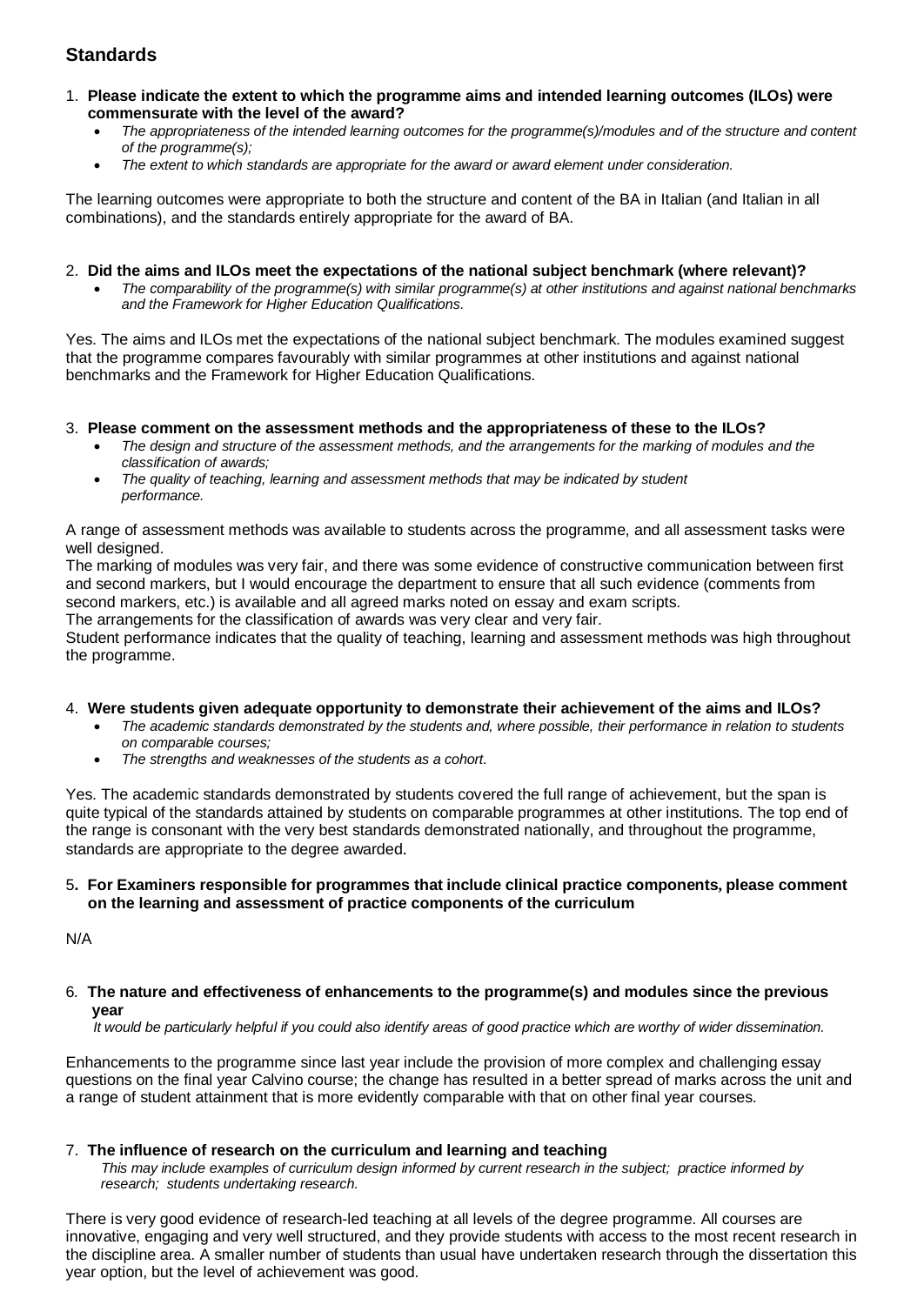## *The Examination Process*

- 8. **The University and its Schools provide guidance for External Examiners as to their roles, powers and responsibilities. Please indicate whether this material was sufficient for you to act effectively as an External Examiner**?
	- *Whether external examiners have sufficient access to the material needed to make the required judgements and whether they are encouraged to request additional information.*

Yes.

- 9. **Did you receive appropriate documentation relating to the programmes and/or parts of programmes for which you have responsibility, e.g. programme specifications or module handbooks?**
	- *The coherence of the policies and procedures relating to external examiners and whether they match the explicit roles they are asked to perform.*

Yes.

10. **Was sufficient assessed/examination work made available to enable you to have confidence in your evaluation of the standard of student work?**

Yes.

11. **Were the administrative arrangements satisfactory for the whole process, including the operation of the Board of Examiners?**

Yes.

12. **Were appropriate procedures in place to give due consideration to mitigating circumstances and medical evidence?**

Yes.

### *For Examiners involved in Mentoring Arrangements*

*If you have acted as a mentor to a new external examiner or have received mentor support please comment here on the arrangements.*

N/A

### *Other Comments*

*Please use this box if you wish to make any further comments not covered elsewhere on the form.*

**In the case of language exams in particular, where practices vary greatly from one university to another, it is important that full documentation (marking scheme, etc.) relating to the marking process is available to the external examiners and that all marks awarded are noted on the exam scripts.**